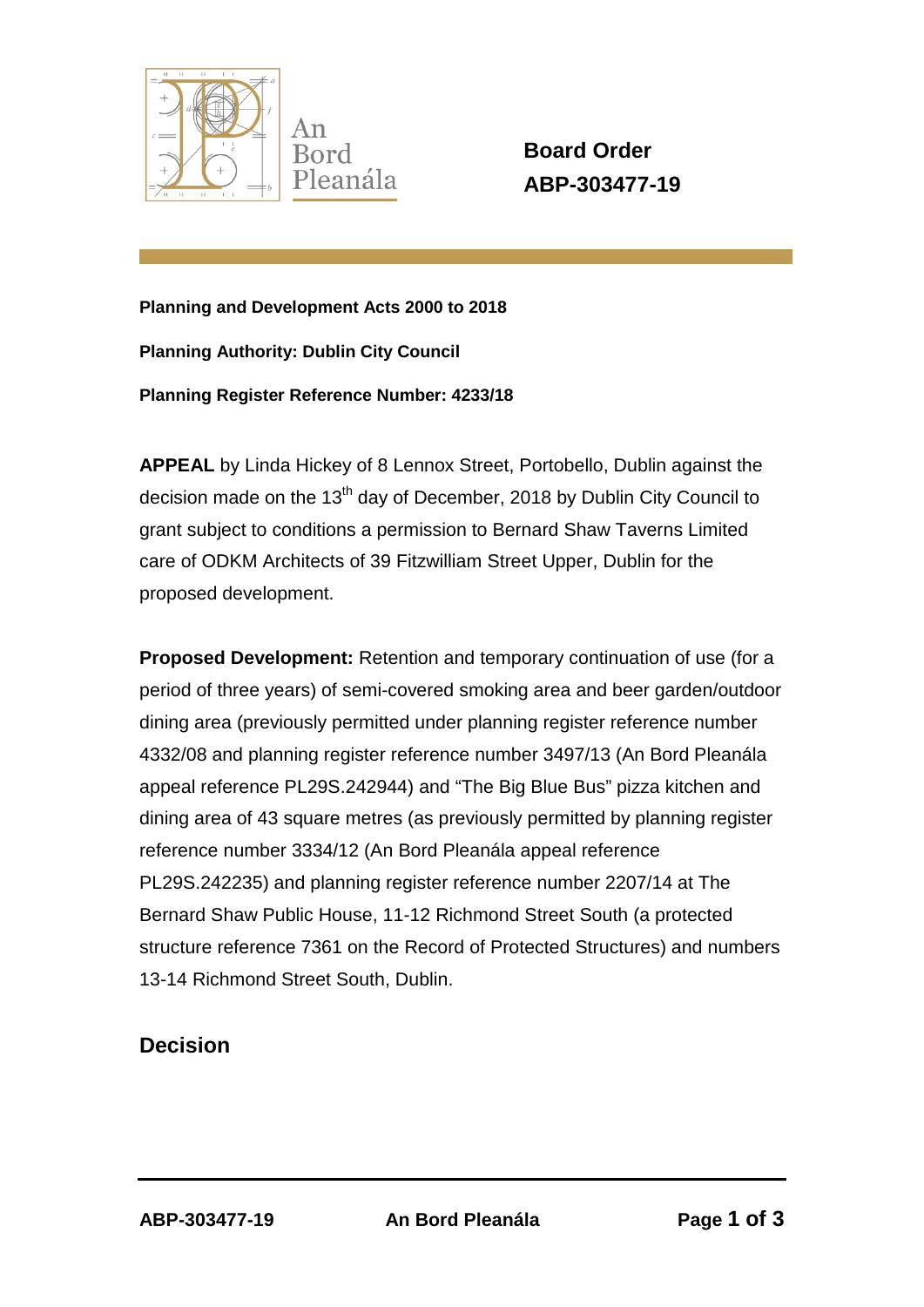**REFUSE permission for the above proposed development in accordance with the reasons and considerations set out below.**

## **Matters Considered**

In making its decision, the Board had regard to those matters to which, by virtue of the Planning and Development Acts and Regulations made thereunder, it was required to have regard. Such matters included any submissions and observations received by it in accordance with statutory provisions.

## **Reasons and Considerations**

1. Having regard to the planning history of the subject site (including a series of permissions granted solely on a temporary basis), the fact that these uses have now been in place for a significant period of time and have continued notwithstanding the expiration of the allowable time periods under their respective temporary permissions, and having regard to the material change in circumstances since temporary permission for these uses were first granted including, significant regeneration of lands immediately to the east of the subject site for mixed use development including residential use and to alterations in the statutory zoning objective of the Dublin City Development Plan 2016-2022, as it applies to the subject site, it is considered that to grant retention permission and permission for any further temporary continuation of use at the subject site, would be likely to delay or undermine the comprehensive regeneration of the subject site and adjoining lands, and would be inconsistent with the emerging pattern of development in the vicinity, would be contrary to the provisions of the Development Plan and would, therefore, be contrary to the proper planning and sustainable development of the area.